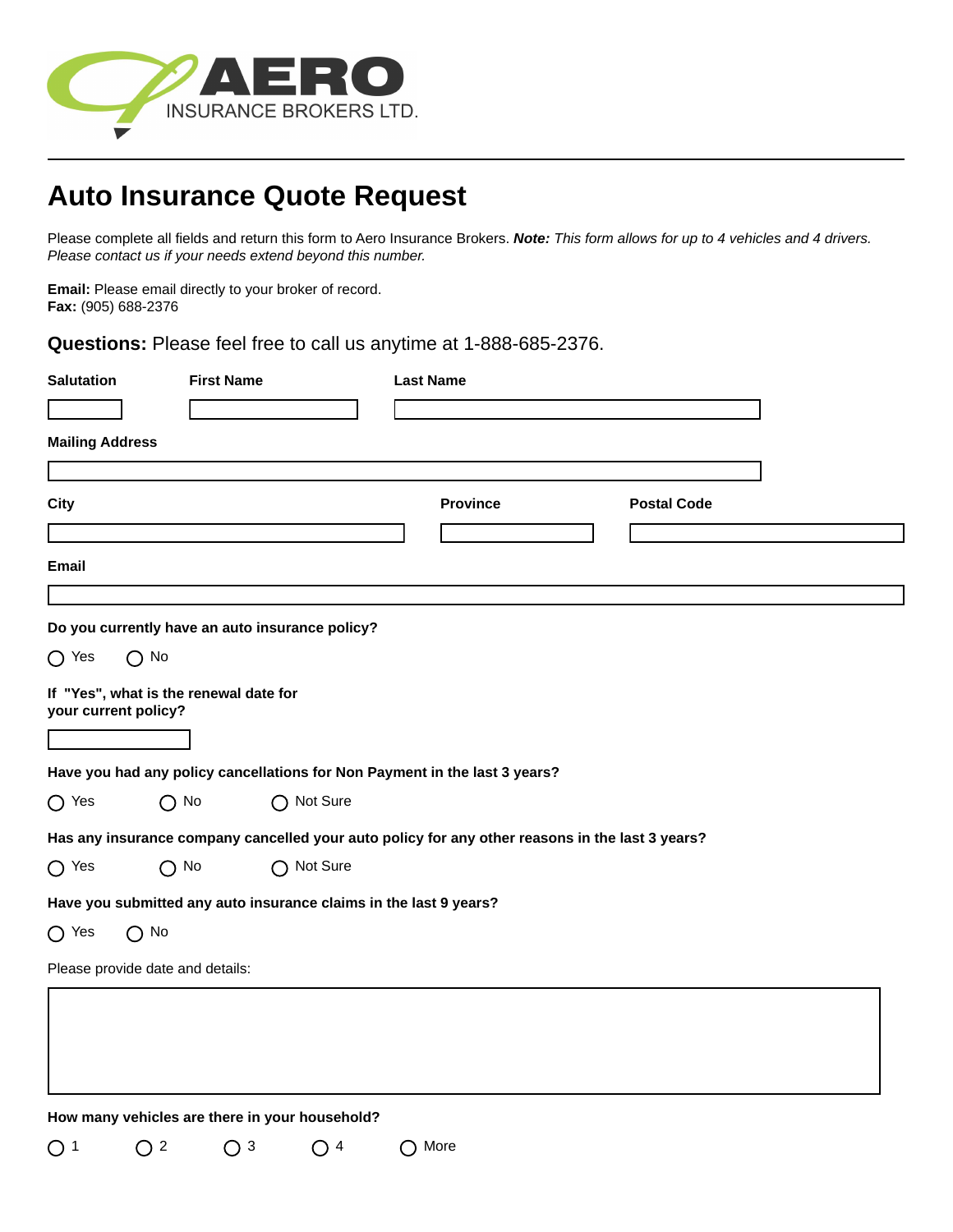# **VEHICLE 1 - DESCRIPTION & REQUESTED COVERAGE**

| Year                                              | <b>Make</b>                                                                                   |                 | <b>Model</b>                          |                                                   |                                            |
|---------------------------------------------------|-----------------------------------------------------------------------------------------------|-----------------|---------------------------------------|---------------------------------------------------|--------------------------------------------|
|                                                   |                                                                                               |                 |                                       |                                                   |                                            |
|                                                   | Do you currently own or lease this vehicle now?                                               |                 |                                       |                                                   |                                            |
| $\bigcirc$ Yes<br>$\bigcap$ No                    |                                                                                               |                 |                                       |                                                   |                                            |
|                                                   | If, "Yes, what is the VIN# (Vehicle Identification Number)?                                   |                 |                                       |                                                   |                                            |
|                                                   |                                                                                               |                 |                                       |                                                   |                                            |
| Is this vehicle new, used or a demo?              |                                                                                               |                 |                                       | When did you buy this vehicle or start the lease? |                                            |
| $\bigcap$ Used<br>$\bigcap$ New<br>$\bigcap$ Demo |                                                                                               |                 |                                       |                                                   |                                            |
|                                                   | Who is the principle operator of this vehicle? Please provide first and last names.           |                 |                                       |                                                   |                                            |
|                                                   |                                                                                               |                 |                                       |                                                   |                                            |
|                                                   | Is the vehicle used to commute to work or school?                                             |                 |                                       |                                                   | How many kilometers is it one way?         |
| $\bigcap$ No<br>$\bigcap$ Yes                     |                                                                                               |                 |                                       |                                                   |                                            |
| Is this vehicle used for real estate?             |                                                                                               |                 |                                       |                                                   |                                            |
| $\bigcap$ Yes<br>$\bigcap$ No                     |                                                                                               |                 |                                       |                                                   |                                            |
|                                                   | Approximately how many kilometers do you put on this vehicle per year?                        |                 |                                       |                                                   |                                            |
|                                                   |                                                                                               |                 |                                       |                                                   |                                            |
| <b>Liability Requested</b>                        |                                                                                               |                 | <b>Collision Deductible Requested</b> |                                                   | How much $($)?$                            |
| $\bigcap$ \$1,000,000                             |                                                                                               | $\bigcap$ \$500 | $\bigcap$ \$1,000                     |                                                   |                                            |
| $\bigcap$ \$2,000,000                             |                                                                                               | Other           |                                       |                                                   |                                            |
| <b>Comprehensive Deductible Requested</b>         |                                                                                               |                 |                                       | How much( $($)$ ?                                 |                                            |
| $\bigcirc$ \$300<br>$\bigcap$ \$500               | $\bigcap$ \$1,000                                                                             |                 |                                       |                                                   |                                            |
| $\bigcap$ Other                                   |                                                                                               |                 |                                       |                                                   |                                            |
| Do you want Loss of Use Coverage?                 |                                                                                               |                 |                                       |                                                   | Do you want Accident Forgiveness Coverage? |
| $\bigcap$ Yes<br>$\bigcap$ No                     |                                                                                               |                 | $\bigcap$ Yes                         | $\bigcap$ No                                      | ◯ Not Sure                                 |
| ◯ Not Sure                                        |                                                                                               |                 |                                       |                                                   |                                            |
|                                                   | Do you currently have Income Replacement coverage?                                            |                 |                                       |                                                   |                                            |
| $\bigcap$ Yes<br>$\bigcap$ No                     | Not Sure<br>( )                                                                               |                 |                                       |                                                   |                                            |
|                                                   | Income Replacement of \$400 is included - would you like to increase this or delete coverage? |                 |                                       |                                                   |                                            |
|                                                   |                                                                                               |                 |                                       |                                                   |                                            |
|                                                   | Would you like to add another vehicle to this quote request?                                  |                 |                                       |                                                   |                                            |
| $\bigcirc$ No<br>$\bigcap$ Yes                    |                                                                                               |                 |                                       |                                                   |                                            |

# **VEHICLE 2 - DESCRIPTION & REQUESTED COVERAGE**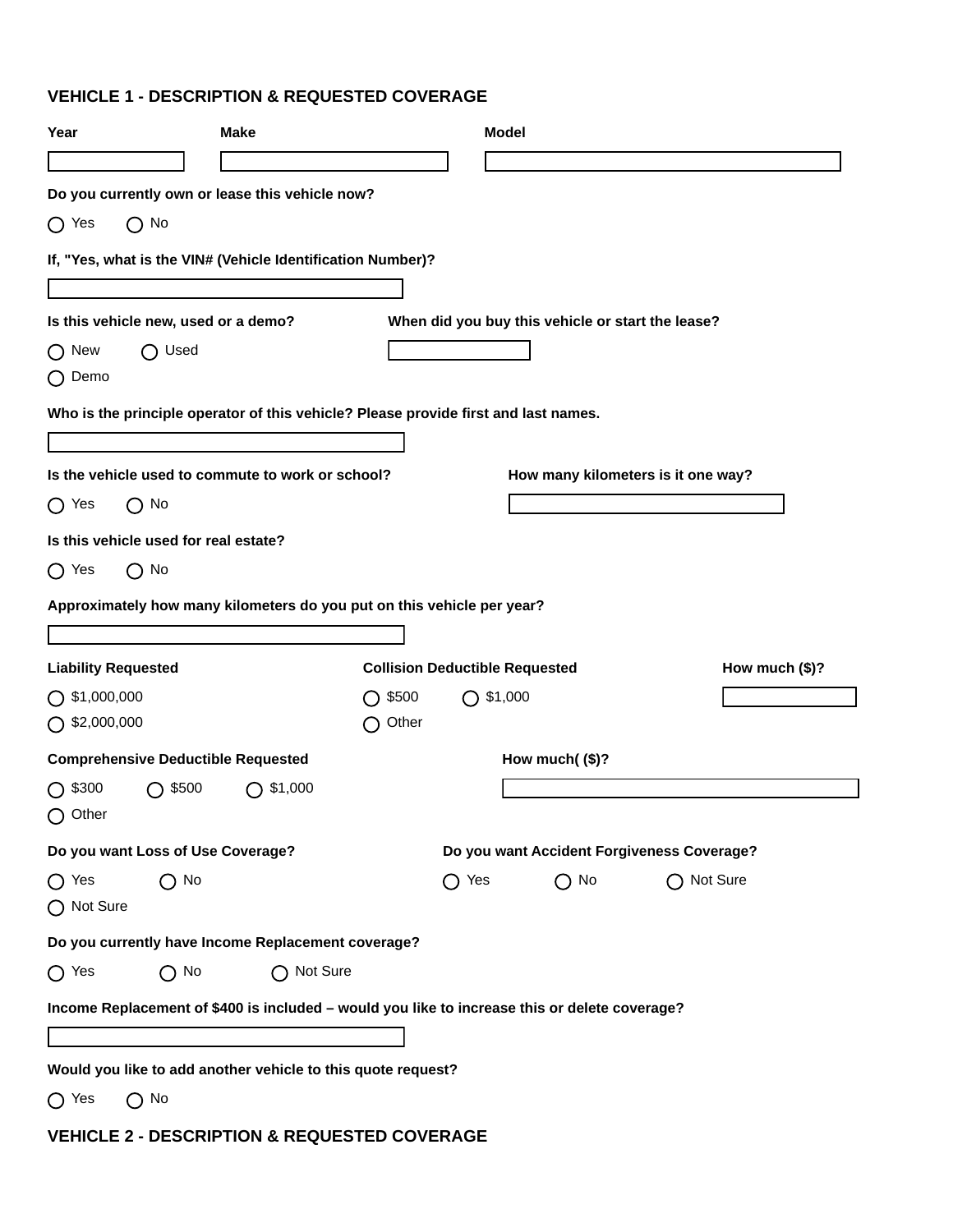| Year                                                                                          | <b>Make</b> |                                   | <b>Model</b>                                      |                                    |                 |
|-----------------------------------------------------------------------------------------------|-------------|-----------------------------------|---------------------------------------------------|------------------------------------|-----------------|
|                                                                                               |             |                                   |                                                   |                                    |                 |
| Do you currently own or lease this vehicle now?                                               |             |                                   |                                                   |                                    |                 |
| $\bigcap$ No<br>$\bigcirc$ Yes                                                                |             |                                   |                                                   |                                    |                 |
| If, 'Yes', what is the VIN (Vehicle Identification Number)?                                   |             |                                   |                                                   |                                    |                 |
|                                                                                               |             |                                   |                                                   |                                    |                 |
| Is this vehicle new, used or a demo?                                                          |             |                                   | When did you buy this vehicle or start the lease? |                                    |                 |
| $\bigcap$ Used<br>$\bigcap$ New                                                               |             |                                   |                                                   |                                    |                 |
| $\bigcap$ Demo                                                                                |             |                                   |                                                   |                                    |                 |
| Who is the principle operator of this vehicle? Please provide first and last names.           |             |                                   |                                                   |                                    |                 |
|                                                                                               |             |                                   |                                                   |                                    |                 |
| Is the vehicle used to commute to work or school?                                             |             |                                   |                                                   | How many kilometers is it one way? |                 |
| $\bigcirc$ Yes<br>$\bigcap$ No                                                                |             |                                   |                                                   |                                    |                 |
| Is this vehicle used for real estate?                                                         |             |                                   |                                                   |                                    |                 |
| $\bigcirc$ No<br>$\bigcirc$ Yes                                                               |             |                                   |                                                   |                                    |                 |
| Approximately how many kilometers do you put on this vehicle per year?                        |             |                                   |                                                   |                                    |                 |
|                                                                                               |             |                                   |                                                   |                                    |                 |
| <b>Liability Requested</b>                                                                    |             |                                   | <b>Collision Deductible Requested</b>             |                                    | How much $($)?$ |
| $\bigcirc$ \$1,000,000                                                                        |             | $\bigcap$ \$1,000<br>\$500<br>( ) |                                                   |                                    |                 |
| $\bigcirc$ \$2,000,000                                                                        |             | Other                             |                                                   |                                    |                 |
| <b>Comprehensive Deductible Requested</b>                                                     |             |                                   | How much (\$)?                                    |                                    |                 |
| $\bigcirc$ \$300<br>\$500<br>$\bigcirc$ Other                                                 | \$1,000     |                                   |                                                   |                                    |                 |
| Do you want Loss of Use Coverage?                                                             |             |                                   | Do you want Accident Forgiveness Coverage?        |                                    |                 |
| $\bigcap$ Yes<br>$\bigcap$ No<br>◯ Not Sure                                                   |             |                                   | $\bigcap$ Yes                                     | $\bigcirc$ No                      | Not Sure        |
| Do you currently have Income Replacement Coverage?                                            |             |                                   |                                                   |                                    |                 |
| $\bigcap$ No<br>$\bigcap$ Yes                                                                 | ◯ Not Sure  |                                   |                                                   |                                    |                 |
| Income Replacement of \$400 is included - would you like to increase this or delete coverage? |             |                                   |                                                   |                                    |                 |
|                                                                                               |             |                                   |                                                   |                                    |                 |
| Would you like to add another vehicle to this quote request?                                  |             |                                   |                                                   |                                    |                 |
| $\bigcap$ Yes<br>$\bigcap$ No                                                                 |             |                                   |                                                   |                                    |                 |
| <b>VEHICLE 3 - DESCRIPTION &amp; REQUESTED COVERAGE</b>                                       |             |                                   |                                                   |                                    |                 |
| Year                                                                                          | <b>Make</b> |                                   | <b>Model</b>                                      |                                    |                 |
|                                                                                               |             |                                   |                                                   |                                    |                 |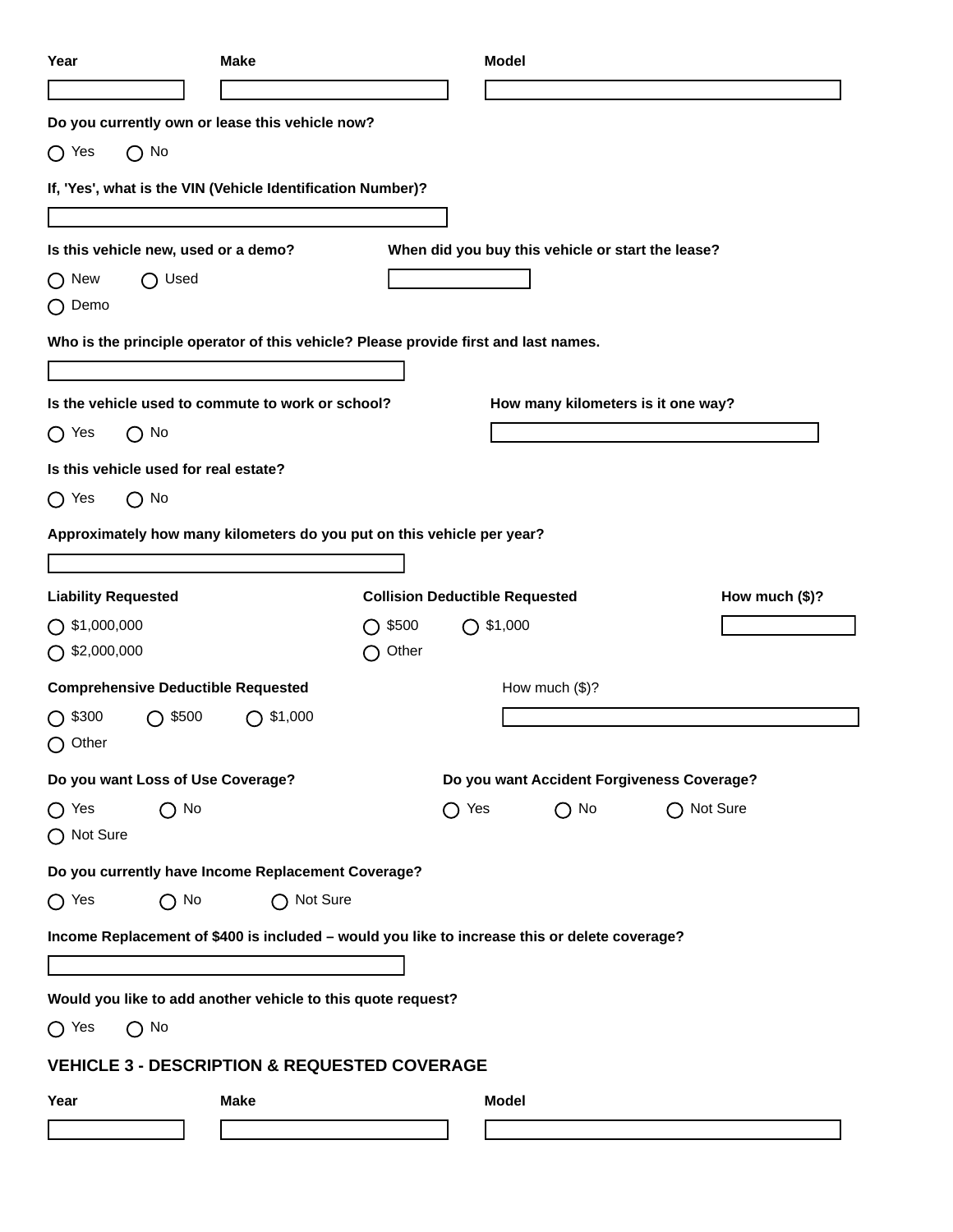| Do you currently own or lease this vehicle now?                                                                                   |                  |                                                   |                 |
|-----------------------------------------------------------------------------------------------------------------------------------|------------------|---------------------------------------------------|-----------------|
| $\bigcap$ Yes<br>$\bigcap$ No                                                                                                     |                  |                                                   |                 |
| If, 'Yes', what is the VIN (Vehicle Identification Number)?                                                                       |                  |                                                   |                 |
|                                                                                                                                   |                  |                                                   |                 |
| Is this vehicle new, used or a demo?                                                                                              |                  | When did you buy this vehicle or start the lease? |                 |
| $\bigcap$ New<br>$\bigcap$ Used                                                                                                   |                  |                                                   |                 |
| $\bigcap$ Demo                                                                                                                    |                  |                                                   |                 |
| Who is the principle operator of this vehicle? Please provide first and last names.                                               |                  |                                                   |                 |
|                                                                                                                                   |                  |                                                   |                 |
| Is the vehicle used to commute to work or school?                                                                                 |                  | How many kilometers is it one way?                |                 |
| $\bigcirc$ Yes<br>$\bigcap$ No                                                                                                    |                  |                                                   |                 |
| Is this vehicle used for real estate?                                                                                             |                  |                                                   |                 |
| $\bigcap$ Yes<br>$\bigcap$ No                                                                                                     |                  |                                                   |                 |
| Approximately how many kilometers do you put on this vehicle per year?                                                            |                  |                                                   |                 |
|                                                                                                                                   |                  |                                                   |                 |
| <b>Liability Requested</b>                                                                                                        |                  | <b>Collision Deductible Requested</b>             | How much $($)?$ |
| $\bigcirc$ \$1,000,000                                                                                                            | $\bigcap$ \$500  | $\bigcap$ \$1,000                                 |                 |
| $\bigcap$ \$2,000,000                                                                                                             | Other            |                                                   |                 |
| <b>Comprehensive Deductible Requested</b>                                                                                         |                  | How much $(\$)$ ?                                 |                 |
| $\bigcirc$ \$300<br>$\bigcap$ \$500<br>$\bigcap$ \$1,000                                                                          |                  |                                                   |                 |
| ◯ Other                                                                                                                           |                  |                                                   |                 |
| Do you want Loss of Use Coverage?                                                                                                 |                  | Do you want Accident Forgiveness Coverage?        |                 |
| $\bigcirc$ Yes<br>$\bigcirc$ No<br>◯ Not Sure                                                                                     |                  | $\bigcirc$ Yes<br>$\bigcirc$ No                   | ◯ Not Sure      |
| Do you currently have Income Replacement Coverage?                                                                                |                  |                                                   |                 |
| ◯ Not Sure<br>$\bigcap$ Yes<br>$\bigcap$ No                                                                                       |                  |                                                   |                 |
| Income Replacement of \$400 is included - would you like to increase this or delete coverage?                                     |                  |                                                   |                 |
|                                                                                                                                   |                  |                                                   |                 |
| Do you have a fourth vehicle to add to this quote? (If, 'Yes', someone from the Aero team will be in touch to get the<br>details. |                  |                                                   |                 |
| $\bigcap$ Yes<br>$\bigcap$ No                                                                                                     |                  |                                                   |                 |
| <b>DRIVER 1 - INFORMATION</b>                                                                                                     |                  |                                                   |                 |
| Is Driver #1 the same person as the applicant?                                                                                    |                  |                                                   |                 |
| $\bigcap$ Yes<br>$\bigcap$ No                                                                                                     |                  |                                                   |                 |
| <b>Salutation</b><br><b>First Name</b>                                                                                            | <b>Last Name</b> |                                                   |                 |
|                                                                                                                                   |                  |                                                   |                 |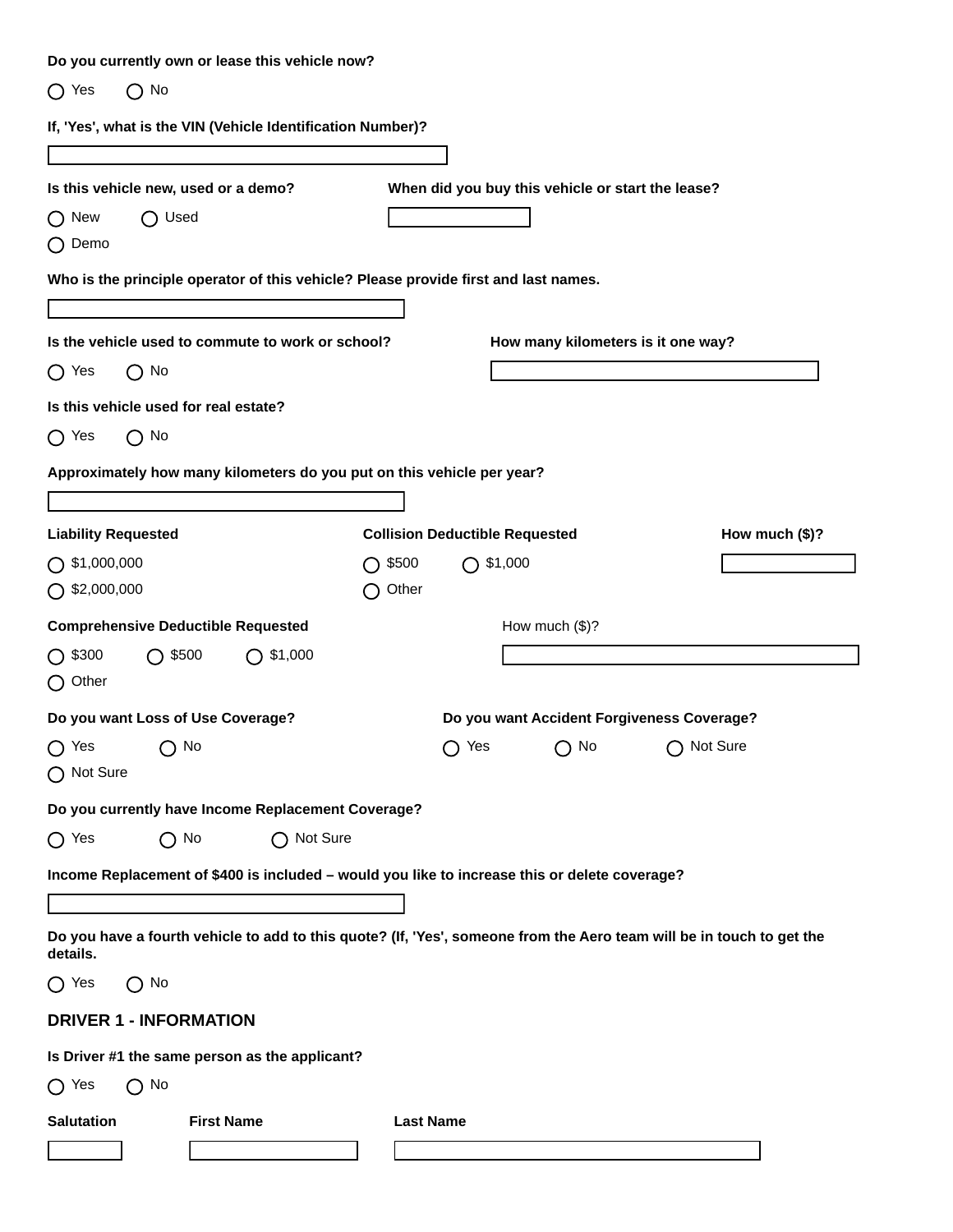**Marital Status Employment Status If student, and attending a school away from home, how many kilometers from home is the school?**  If you did graduated licensing, please complete all the date fields below. If you got your license prior to graduated licensing, please complete the **License Date (G1) License Date (G2) License Date (G) \*THIS FIELD IS MANDATORY Did you successfully complete a Driver Training Course? When was it completed?**  $\bigcap$  Yes  $\bigcap$  No **How many driving convictions has Driver 1 had in the past 3 years?** None  $\bigcirc$  1  $\bigcirc$  2  $\bigcirc$  3  $\bigcirc$  4  $\bigcirc$  5  $\bigcirc$  6  $\bigcirc$  More **How many accidents has Driver 1 had in the past 9 years?** None  $\bigcap$  1  $\bigcap$  2  $\bigcap$  3  $\bigcap$  4  $\bigcap$  5  $\bigcap$  6  $\bigcap$  More **If Driver 1 has had accidents Please indicated how many 'At Fault' or 'Not At Fault'.** 0 1 2 3 4 5 6 At Fault  $\bigcirc$  $\bigcirc$  $\bigcirc$  $\bigcirc$  $\bigcirc$  $\bigcirc$  $\bigcirc$ Not At Fault  $\bigcirc$ O  $\bigcirc$  $\bigcirc$ O O  $\bigcirc$ **Would you like to add a second Driver to this quote request?**  $O$  Yes  $O$  No **DRIVER 2 - INFORMATION Salutation First Name Last Name Date of Birth Marital Status Employment Status If student, and attending a school away from home, how many kilometers from home is the school? License Date (G1) License Date (G2) License Date (G) \*THIS FIELD IS MANDATORY**

**Date of Birth**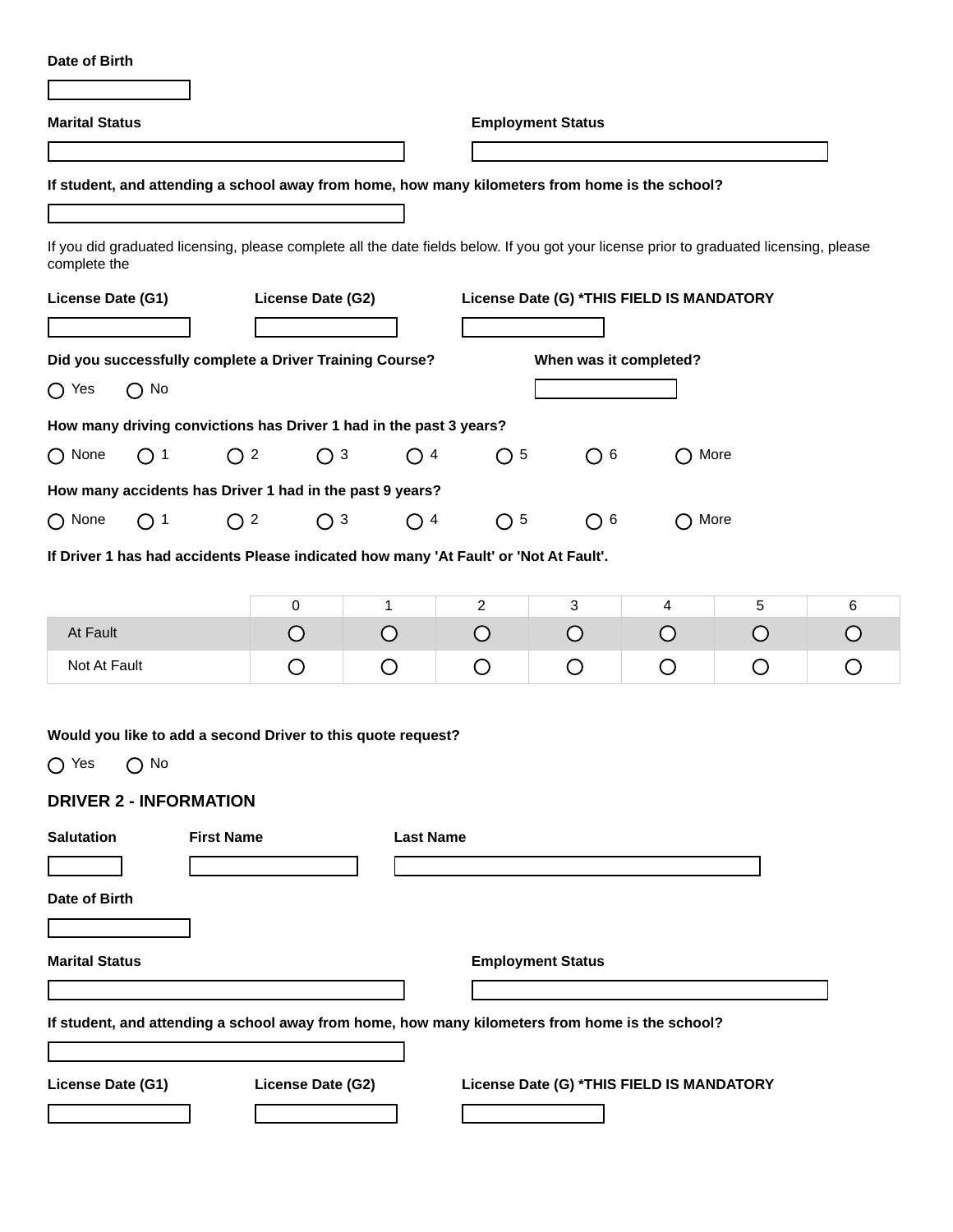| Did you successfully complete a Driver Training Course?                                                                       |                   | When was it completed? |                          |                |                                                         |   |            |  |  |  |  |
|-------------------------------------------------------------------------------------------------------------------------------|-------------------|------------------------|--------------------------|----------------|---------------------------------------------------------|---|------------|--|--|--|--|
| $\bigcap$ No<br>$\bigcap$ Yes                                                                                                 |                   |                        |                          |                |                                                         |   |            |  |  |  |  |
| How many driving convictions has Driver 1 had in the past 3 years?                                                            |                   |                        |                          |                |                                                         |   |            |  |  |  |  |
| $\bigcap$ None<br>$\bigcap$ 1<br>$\bigcirc$ 2                                                                                 | $\bigcap$ 3       | $\bigcirc$ 4           | $\bigcap 5$              | O <sub>6</sub> | $\bigcap$ More                                          |   |            |  |  |  |  |
| How many accidents has Driver 1 had in the past 9 years?                                                                      |                   |                        |                          |                |                                                         |   |            |  |  |  |  |
| $\bigcirc$ 2<br>$\bigcap$ None<br>$\bigcap$ 1                                                                                 | $\bigcirc$ 3      | $\bigcirc$ 4           | $\bigcirc$ 5             | O <sub>6</sub> | More<br>( )                                             |   |            |  |  |  |  |
| If Driver 1 has had accidents Please indicated how many 'At Fault' or 'Not At Fault'.                                         |                   |                        |                          |                |                                                         |   |            |  |  |  |  |
|                                                                                                                               |                   |                        |                          |                |                                                         |   |            |  |  |  |  |
|                                                                                                                               | 0                 | 1                      | $\overline{2}$           | 3              | 4                                                       | 5 | 6          |  |  |  |  |
| At Fault                                                                                                                      | O                 | $\bigcirc$             | O                        | $\bigcirc$     | O                                                       | O | $\bigcirc$ |  |  |  |  |
| Not At Fault                                                                                                                  | O                 | O                      | O                        | O              | O                                                       | O | O          |  |  |  |  |
| Would you like to add a third Driver to this quote request?<br>$\bigcap$ Yes<br>$\bigcap$ No<br><b>DRIVER 3 - INFORMATION</b> |                   |                        |                          |                |                                                         |   |            |  |  |  |  |
| <b>Salutation</b><br><b>First Name</b>                                                                                        |                   | <b>Last Name</b>       |                          |                |                                                         |   |            |  |  |  |  |
|                                                                                                                               |                   |                        |                          |                |                                                         |   |            |  |  |  |  |
| Date of Birth                                                                                                                 |                   |                        |                          |                |                                                         |   |            |  |  |  |  |
|                                                                                                                               |                   |                        |                          |                |                                                         |   |            |  |  |  |  |
| <b>Marital Status</b>                                                                                                         |                   |                        | <b>Employment Status</b> |                |                                                         |   |            |  |  |  |  |
|                                                                                                                               |                   |                        |                          |                |                                                         |   |            |  |  |  |  |
| If student, and attending a school away from home, how many kilometers from home is the school?                               |                   |                        |                          |                |                                                         |   |            |  |  |  |  |
|                                                                                                                               |                   |                        |                          |                |                                                         |   |            |  |  |  |  |
| License Date (G1)                                                                                                             | License Date (G2) |                        |                          |                | License Date (G) *THIS FIELD IS MANDATORY               |   |            |  |  |  |  |
|                                                                                                                               |                   |                        |                          |                |                                                         |   |            |  |  |  |  |
| Did you successfully complete a Driver Training Course?                                                                       |                   |                        |                          |                | When was it completed?                                  |   |            |  |  |  |  |
| $\bigcap$ No<br>$\bigcap$ Yes                                                                                                 |                   |                        |                          |                |                                                         |   |            |  |  |  |  |
| How many driving convictions has Driver 1 had in the past 3 years?                                                            |                   |                        |                          |                |                                                         |   |            |  |  |  |  |
| $\bigcap$ None<br>$\bigcirc$ 2<br>$\bigcirc$ 1                                                                                | O <sub>3</sub>    | $\bigcirc$ 4           | $\bigcap 5$              | O <sub>6</sub> | More<br>$\left( \begin{array}{c} 1 \end{array} \right)$ |   |            |  |  |  |  |
| How many accidents has Driver 1 had in the past 9 years?                                                                      |                   |                        |                          |                |                                                         |   |            |  |  |  |  |
| $\bigcap$ None<br>$\bigcirc$ 1<br>O <sup>2</sup>                                                                              | $\bigcirc$ 3      | O <sup>4</sup>         | O <sub>5</sub>           | O <sub>6</sub> | More<br>◯                                               |   |            |  |  |  |  |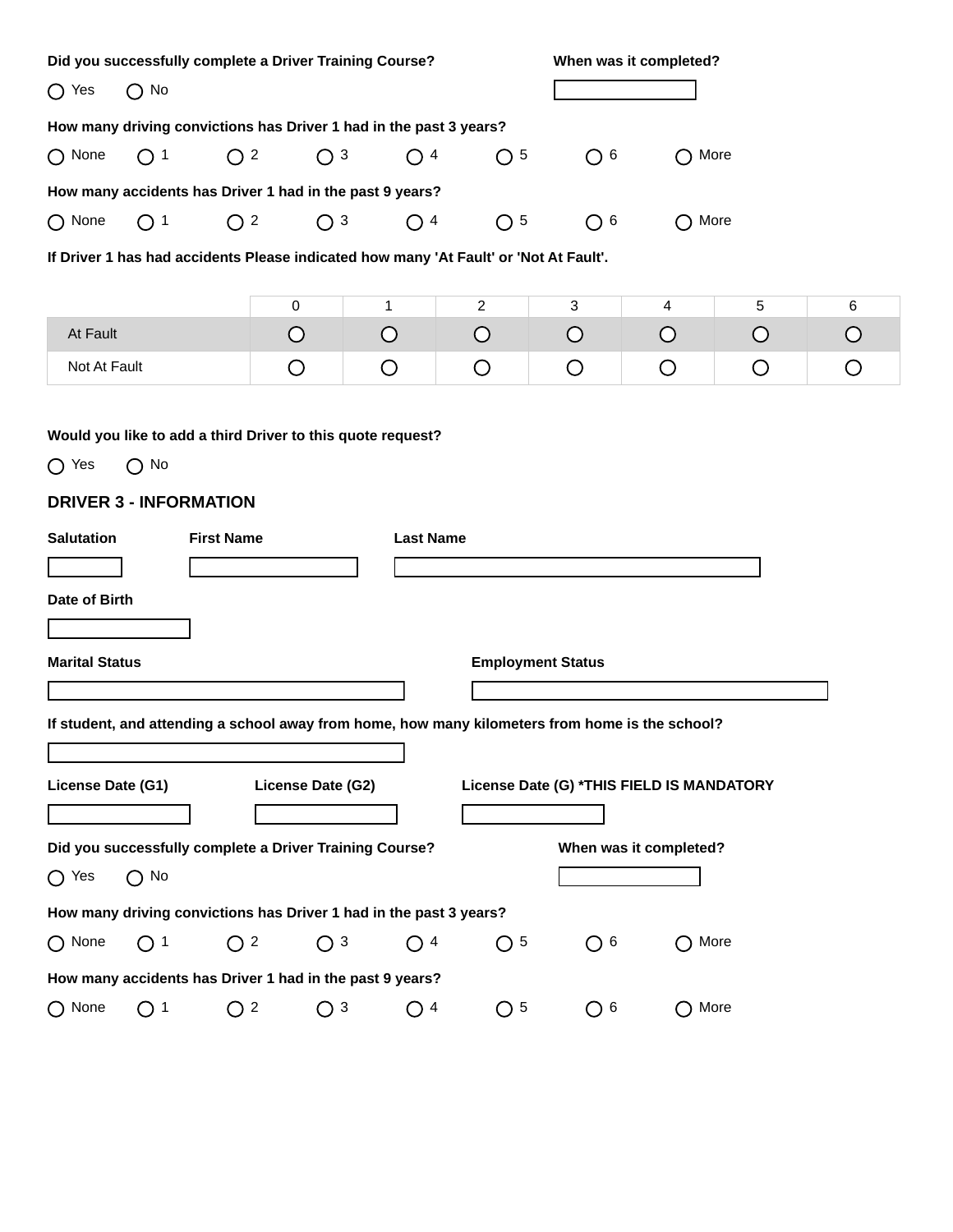## **If Driver 1 has had accidents Please indicated how many 'At Fault' or 'Not At Fault'.**

|              |  | - | ີ |   |  |
|--------------|--|---|---|---|--|
| At Fault     |  |   |   |   |  |
| Not At Fault |  |   | ÷ | ∽ |  |

## **Would you like to add a fourth Driver to this quote request?**

O Yes O No

## **DRIVER 4 - INFORMATION**

| <b>Salutation</b>     |              | <b>First Name</b> |                   |              | <b>Last Name</b>                                                   |                                                                                       |                           |                                                                                                 |      |   |
|-----------------------|--------------|-------------------|-------------------|--------------|--------------------------------------------------------------------|---------------------------------------------------------------------------------------|---------------------------|-------------------------------------------------------------------------------------------------|------|---|
| Date of Birth         |              |                   |                   |              |                                                                    |                                                                                       |                           |                                                                                                 |      |   |
| <b>Marital Status</b> |              |                   |                   |              |                                                                    |                                                                                       | <b>Employment Status</b>  |                                                                                                 |      |   |
|                       |              |                   |                   |              |                                                                    |                                                                                       |                           | If student, and attending a school away from home, how many kilometers from home is the school? |      |   |
| License Date (G1)     |              |                   | License Date (G2) |              |                                                                    |                                                                                       |                           | License Date (G) *THIS FIELD IS MANDATORY                                                       |      |   |
|                       |              |                   |                   |              | Did you successfully complete a Driver Training Course?            |                                                                                       | When was it<br>completed? |                                                                                                 |      |   |
| $\bigcap$ Yes         | $\bigcap$ No |                   |                   |              |                                                                    |                                                                                       |                           |                                                                                                 |      |   |
|                       |              |                   |                   |              | How many driving convictions has Driver 1 had in the past 3 years? |                                                                                       |                           |                                                                                                 |      |   |
| $\bigcap$ None        | $\bigcirc$ 1 | O                 | $\overline{2}$    | $\bigcirc$ 3 | $\bigcirc$ 4                                                       | 5<br>$\Box$                                                                           | 6<br>$\bigcap$            |                                                                                                 | More |   |
|                       |              |                   |                   |              | How many accidents has Driver 1 had in the past 9 years?           |                                                                                       |                           |                                                                                                 |      |   |
| $\bigcap$ None        | $\bigcap$ 1  | O <sup>2</sup>    |                   | $\bigcap$ 3  | $\bigcirc$ 4                                                       | $\bigcap 5$                                                                           | $\bigcap 6$               |                                                                                                 | More |   |
|                       |              |                   |                   |              |                                                                    | If Driver 1 has had accidents Please indicated how many 'At Fault' or 'Not At Fault'. |                           |                                                                                                 |      |   |
|                       |              |                   | $\mathbf 0$       |              | 1                                                                  | $\overline{2}$                                                                        | 3                         | 4                                                                                               | 5    | 6 |

| At Fault     |  |  |  |  |
|--------------|--|--|--|--|
| Not At Fault |  |  |  |  |

# **OTHER INFORMATION**

# **Do you have any kind of property insurance?**

O Yes O No O Not Sure